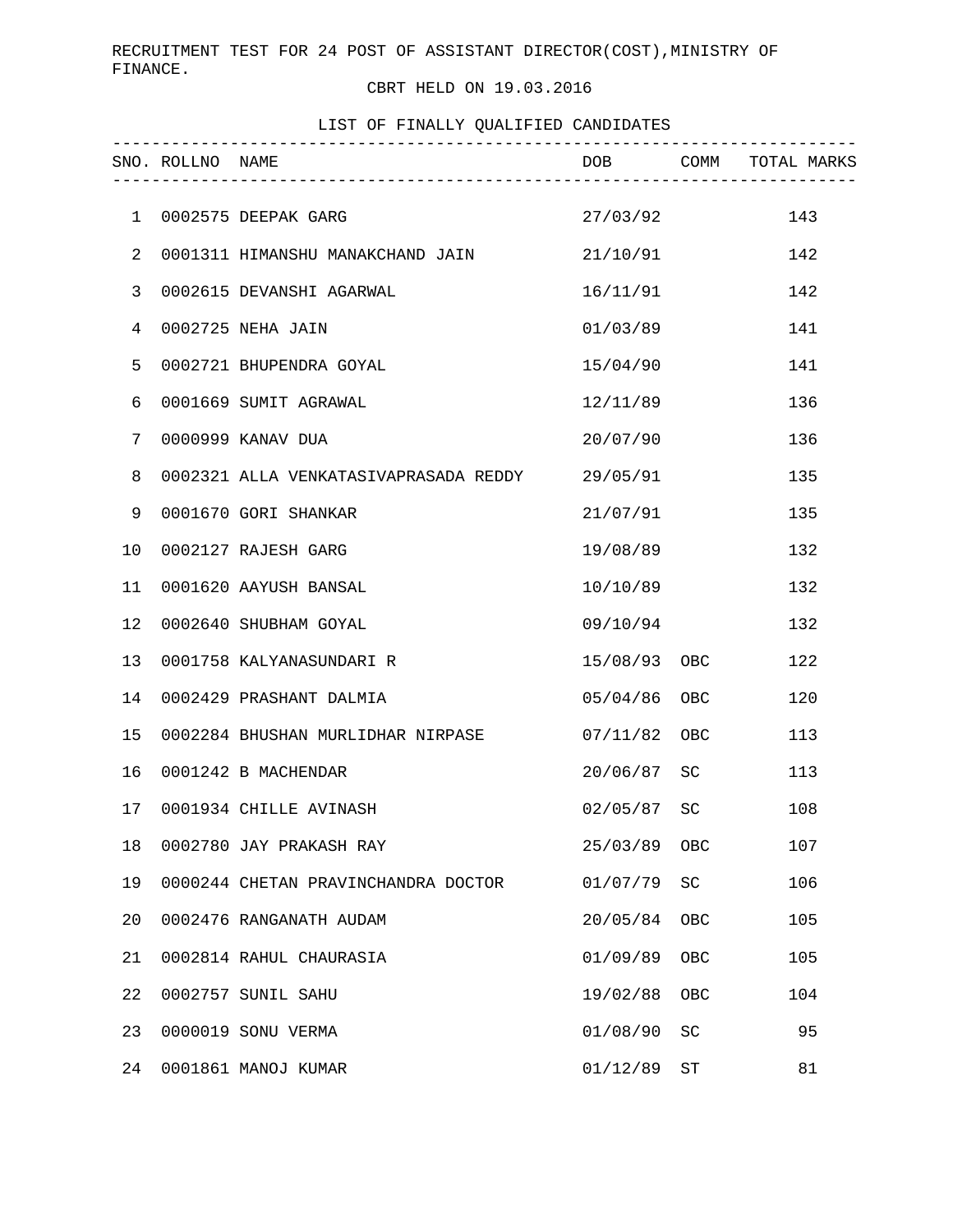## CBRT HELD ON 19.03.2016

LIST OF CANDIDATES IN RESERVE PANEL

|                 | SNO. ROLLNO NAME | _______________________________             |              |           | DOB COMM TOTAL MARKS |
|-----------------|------------------|---------------------------------------------|--------------|-----------|----------------------|
|                 |                  |                                             |              |           |                      |
| $\mathbf{1}$    |                  | 0002050 ANKUR SINGLA                        | 24/08/88     |           | 130                  |
| 2               |                  | 0000822 AAYUSH AGRAWAL                      | 06/11/90     |           | 130                  |
| $\overline{3}$  |                  | 0000483 ANUJ KUMAR GUPTA                    | 16/07/79     |           | 129                  |
| $\overline{4}$  |                  | 0000006 RAVI SANKARAREDDY PONUGOTI 15/06/81 |              |           | 129                  |
| 5               |                  | 0000492 SANDEEP GOEL                        | 08/01/87     |           | 128                  |
| 6               |                  | 0000676 ANURAG PANDEY                       | 05/02/90     |           | 128                  |
| 7               |                  | 0001770 ASHISH RANJAN                       | 06/09/89 OBC |           | 104                  |
| 8               |                  | 0000590 ALOK RANJAN                         | 15/12/89 OBC |           | 103                  |
| 9               |                  | 0001717 JAI KUMAR GUPTA                     | 29/09/88     | OBC       | 101                  |
| 10 <sup>°</sup> |                  | 0001977 MANJUR MOHAMMED GOURI               | 06/06/85 OBC |           | 99                   |
| 11              |                  | 0001370 NISHANT K WANKHEDE                  | 26/12/86     | SC.       | 91                   |
| 12 <sup>1</sup> |                  | 0001323 RAHULKUMAR HARGOVINDBHAI            | 22/06/89     | <b>SC</b> | 84                   |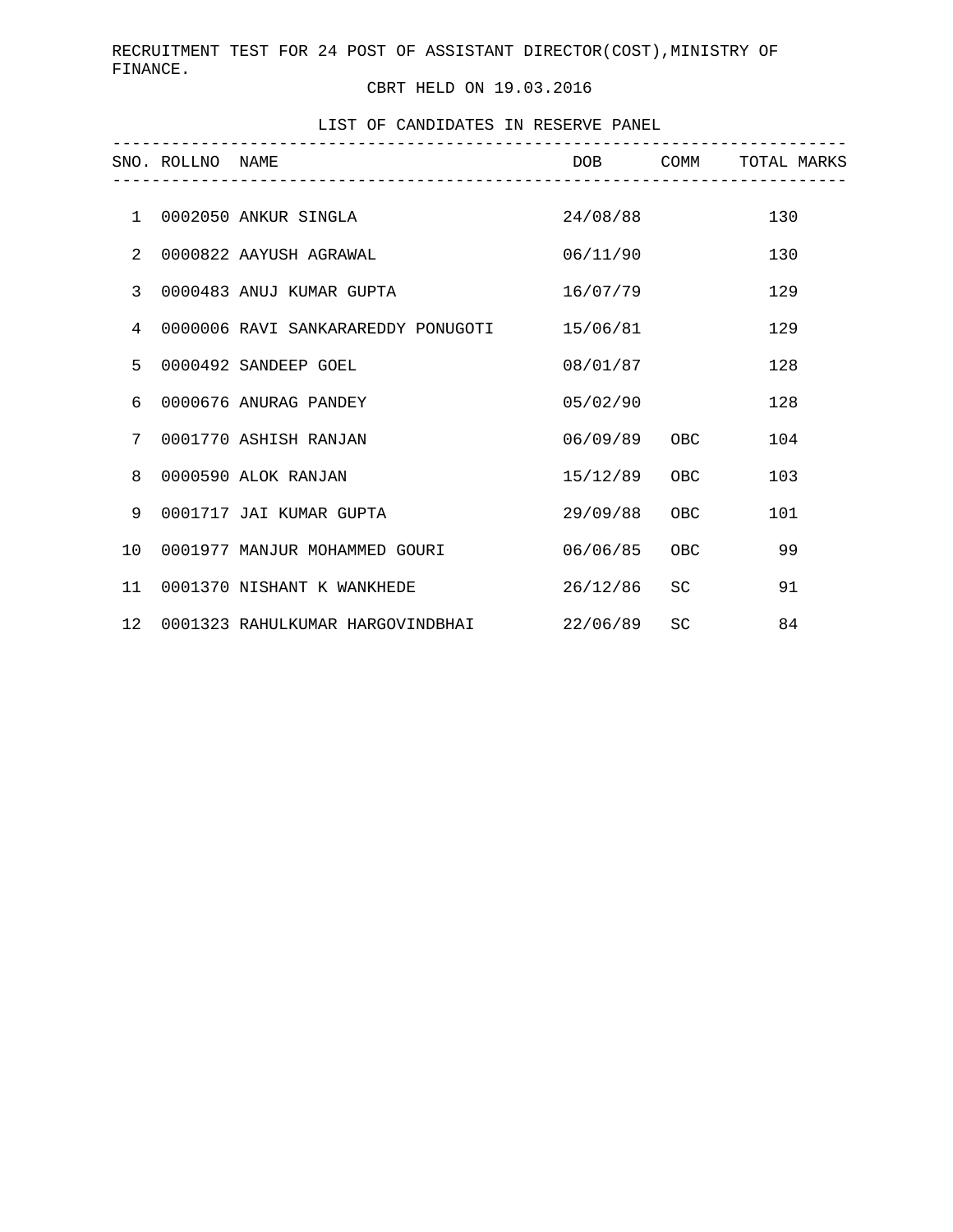## CBRT HELD ON 19.03.2016

|                 |                  | LIST OF CANDIDATES NEITHER IN FINALLY QUALIFIED LIST NOR IN RESERVE PANEL |                      |                 |     |
|-----------------|------------------|---------------------------------------------------------------------------|----------------------|-----------------|-----|
|                 | SNO. ROLLNO NAME |                                                                           | DOB COMM TOTAL MARKS |                 |     |
|                 |                  | 1 0000014 RAKESH CHAWLA 17/10/82 124                                      |                      |                 |     |
| 2               |                  | 0000164 SATISH KUMAR JAISWAL                                              | 10/01/88 OBC 97      |                 |     |
| 3               |                  | 0000266 PAWAN KALJORIYA                                                   | 03/10/88 OBC         |                 | 96  |
| 4               |                  | 0000472 LALIT KUMAR                                                       | 26/01/88 SC          |                 | 76  |
| 5               |                  | 0000508 KUNDAN CHOUDHARY                                                  | 21/02/86 OBC         |                 | 92  |
| 6               |                  | 0000782 MANMOHAN MEHRA                                                    | 01/01/89 SC          |                 | 74  |
| 7               |                  | 0000810 ASHUTOSH KUMAR                                                    | 26/02/85 OBC 91      |                 |     |
| 8               |                  | 0000864 TARUN JAIN                                                        | 12/09/90             |                 | 124 |
| 9               |                  | 0000895 SACHIN GOYAL                                                      | 01/03/93             |                 | 122 |
| 10              |                  | 0000899 AMANDEEP SINGLA                                                   | 06/02/89             |                 | 120 |
| 11              |                  | 0001053 SANJIT LAL SHARMA                                                 | 24/11/85             |                 | 126 |
| 12              |                  | 0001088 CHARANKUMAR PENIGANDLA                                            | 16/03/82 OBC 75      |                 |     |
| 13              |                  | 0001096 AJAY GUPTA                                                        | 07/03/90             |                 | 117 |
| 14              |                  | 0001295 RAKESH JAISWAL                                                    | 24/11/89 OBC 74      |                 |     |
| 15              |                  | 0001379 KARAN SONDHI                                                      | 24/07/87 123         |                 |     |
| 16              |                  | 0001560 LOKAVARAPU SRINIVAS                                               | 13/06/89 OBC 84      |                 |     |
|                 |                  | 17 0001636 PRAKHAR KESHARIYA $06/11/88$                                   |                      |                 | 122 |
| 18              |                  | 0001688 ANEESH BANSAL                                                     | 01/12/91             |                 | 125 |
| 19              |                  | 0001741 THRASU THALATAM                                                   | 20/08/90             |                 | 124 |
| 20 <sub>o</sub> |                  | 0001774 CHETAN VERDHAN                                                    | 22/08/89 SC 83       |                 |     |
| 21              |                  | 0001775 PAWAN KUMAR                                                       | 29/11/81 OBC         |                 | 88  |
| 22              |                  | 0001995 SHIVRAM KISHAN PASI                                               | 28/12/90 SC          |                 | 72  |
| 23              |                  | 0002048 JITENDRA KUMAR MEENA                                              | 01/10/92             | ST <sub>2</sub> | 69  |
| 24              |                  | 0002069 PANKAJ PAHADIA                                                    | 27/02/92 SC          |                 | 80  |
| 25              |                  | 0002079 SONALI KUMARI                                                     | 16/05/90             | OBC             | 98  |